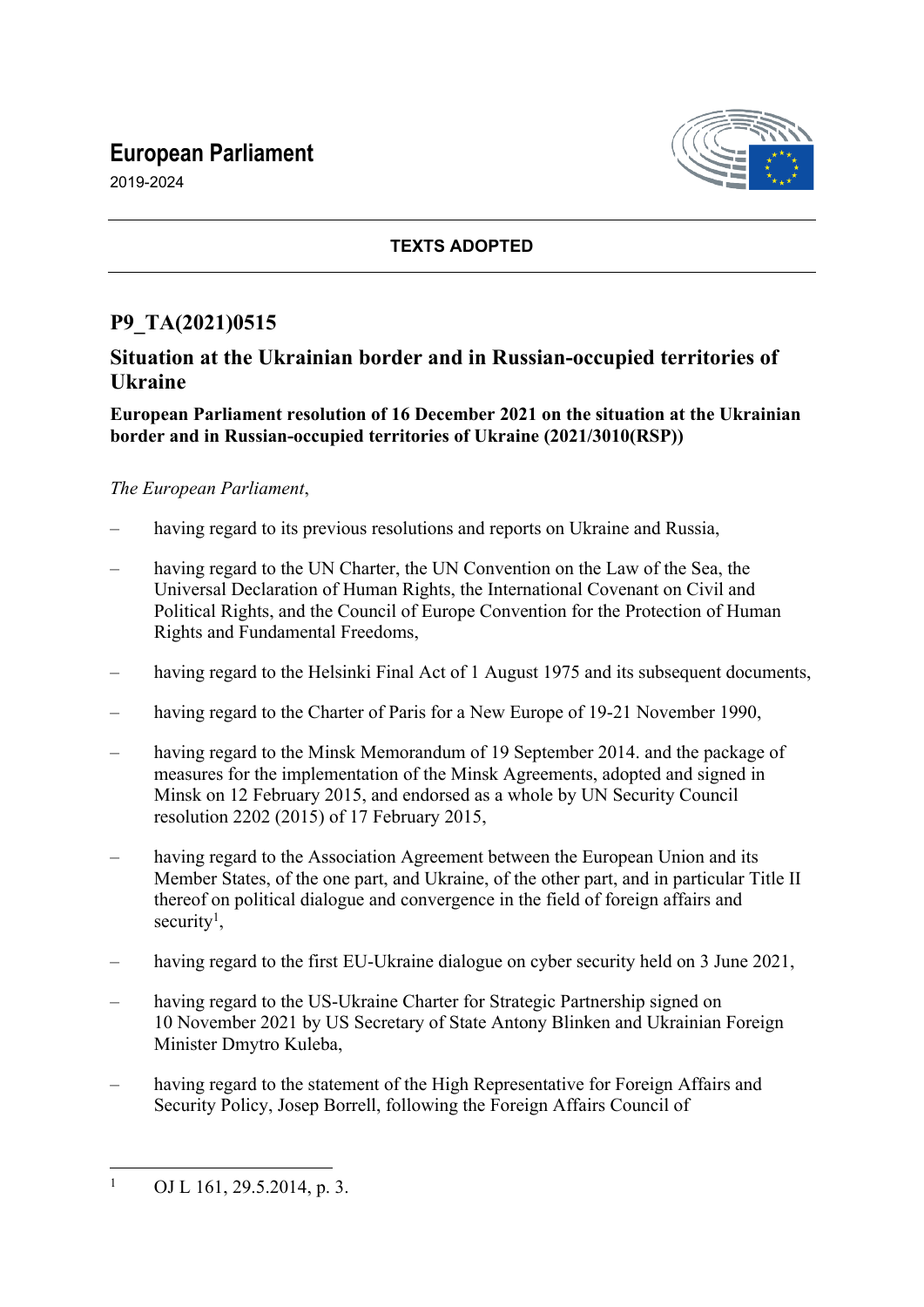13 December 2021 that any aggression against Ukraine will come with political consequences and at a high economic cost for Russia,

- having regard to the statement by NATO Secretary General Jens Stoltenberg following the meeting of NATO Ministers of Foreign Affairs of 30 November 2021,
- having regard to the G7 Foreign Ministers' statement of 12 December 2021 on Russia and Ukraine,
- having regard to the joint statement of Ukrainian President, Volodymyr Zelenskyy, European Council President, Charles Michel, and Commission President, Ursula von der Leyen, of 12 October 2021, following the 23rd EU-Ukraine Summit,
- having regard to the UN General Assembly resolution of 9 December 2021 entitled 'Problem of the militarization of the Autonomous Republic of Crimea and the city of Sevastopol, Ukraine, as well as parts of the Black Sea and the Sea of Azov',
- having regard to the Budapest Memorandum on Security Assurances of 5 December 1994,
- having regard to the EU's policy in response to the crisis in Ukraine, including its restrictive measures, which have been in force since 2014,
- having regard to Rule 132(2) and (4) of its Rules of Procedure,
- A. whereas in line with the UN Charter and the principles of international law, all states 'shall refrain in their international relations from the threat or use of force against the territorial integrity or political independence of any state';
- B. whereas against the backdrop of a crisis on the EU-Belarusian border, the Russian Federation has been steadily increasing its military presence along the borders of Ukraine, amassing a current total of around 100 000 troops, and in the Donetsk and Luhansk areas of Ukraine that are currently occupied by Russian-backed forces, and has significantly increased the scale of its military activities in occupied Crimea, as well as in the Black Sea basin; whereas this military build-up was confirmed by recent commercial satellite imagery; whereas the recent build-up is considered to be more substantial that the previous military build-up of spring this year;
- C. whereas US intelligence reports assess that Russia could this time be deploying up to 175 000 troops by early 2022; whereas these offensive developments may be interpreted either as preparations for a multi-front military offensive aggression or as a threat to use force against neighbouring Ukraine with the aim of interfering with the latter's sovereignty and political independence, which is in contradiction with the Russian Federation's international obligations; whereas Aliaksandr Lukashenka has announced full-scale support for Russia in the event of military action against Ukraine;
- D. whereas the recent movements of Russian troops near the Ukrainian border have been matched by enhanced interference and disinformation campaigns by Russian proxies and media outlets in the EU, Ukraine and Russia itself; whereas such hybrid tactics have included an increase in denigrating content towards NATO and Ukraine, attempts to assign the blame for potential future Russian military escalation on Ukraine and NATO,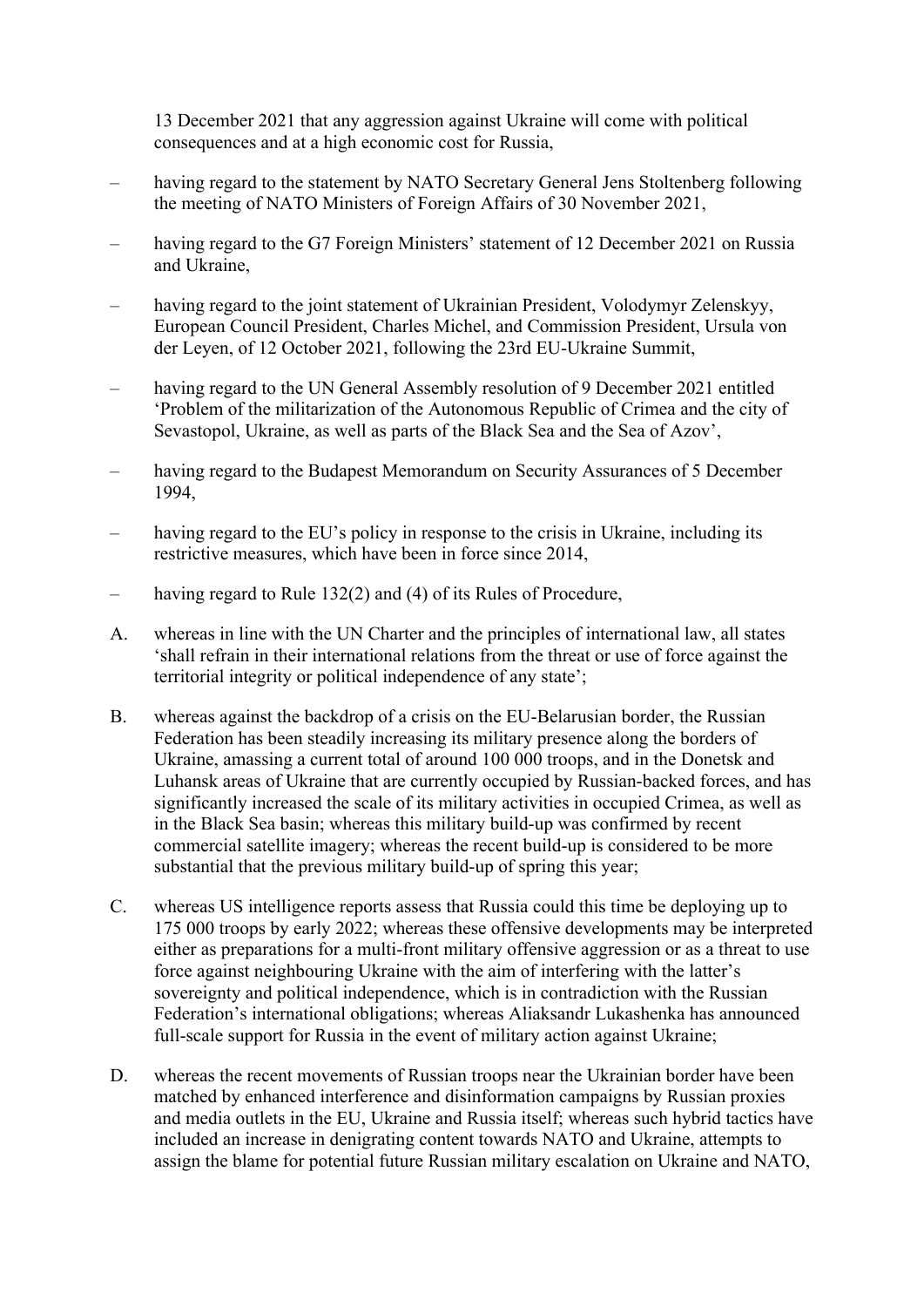and the spread of false narratives, including by President Putin and former President Medvedev personally;

- E. whereas it has been over six years since the adoption of the Minsk Agreements and over seven years since the illegal annexation of the Crimean peninsula by the Russian Federation and the start of the war in Ukraine waged by Russia; whereas more than 14 000 people have lost their lives during the ongoing conflict; whereas the conflict has resulted in close to two million people becoming internally displaced persons (IDPs); whereas the livelihoods of the population of the Russian-controlled and annexed territories in Ukraine and the surrounding regions continue to be severely affected; whereas Russia is a party to the conflict, and cannot therefore present itself as a mediator;
- F. whereas the implementation of the package of measures for the implementation of the Minsk Agreements of February 2015 has suffered serious setbacks, in particular due to unilateral measures taken by the Russian Federation in contradiction with its commitments under the agreements;
- G. whereas the presence of employees from the Russian private military company the Wagner Group alongside pro-Russian separatists in eastern Ukraine has been reported since 2014, beginning with around 250 fighters initially and now amounting to 2 500 individuals;
- H. whereas the latest report of the UN Human Rights Monitoring Mission in Ukraine published on 1 December 2021 noted an escalation of hostilities in the Donbas conflict zone, an increase in civilian casualties on the Ukrainian side and damage to infrastructure; whereas the report also noted that the courts of the self-proclaimed Donbas republics continued to sentence civilians for conflict-related crimes without a fair trial;
- I. whereas there are more than 160 illegal prisons in the Russian-occupied territories of Ukraine in the Donetsk and Luhansk regions, where more than 3 000 people have been illegally held captive and subjected to torture and inhuman treatment since the beginning of the conflict;
- J. whereas Russia continues to violate the ceasefire in Donbas, with 2 346 attacks launched against Ukrainian positions, leaving 65 Ukrainian soldiers dead and 261 wounded, including 29 servicemen of the Ukrainian Armed Forces killed by snipers between 27 July 2020 and 2 December 2021;
- K. whereas in April 2021 the Russian Ministry of Defence unilaterally closed the waters around the Kerch Strait to non-commercial vessels from other countries, thereby obstructing the free passage of ships to and from the Sea of Azov; whereas although Russia had announced it would lift the restrictions in October 2021, they are still in place; whereas these impediments have negative consequences for Ukraine's ports in the Sea of Azov and for international maritime transit in the Black Sea;
- L. whereas Russian President Putin signed a decree on 15 November 2021 on simplified trade rules allowing access of goods to and from the temporarily non-governmentcontrolled Donetsk and Luhansk areas of Ukraine;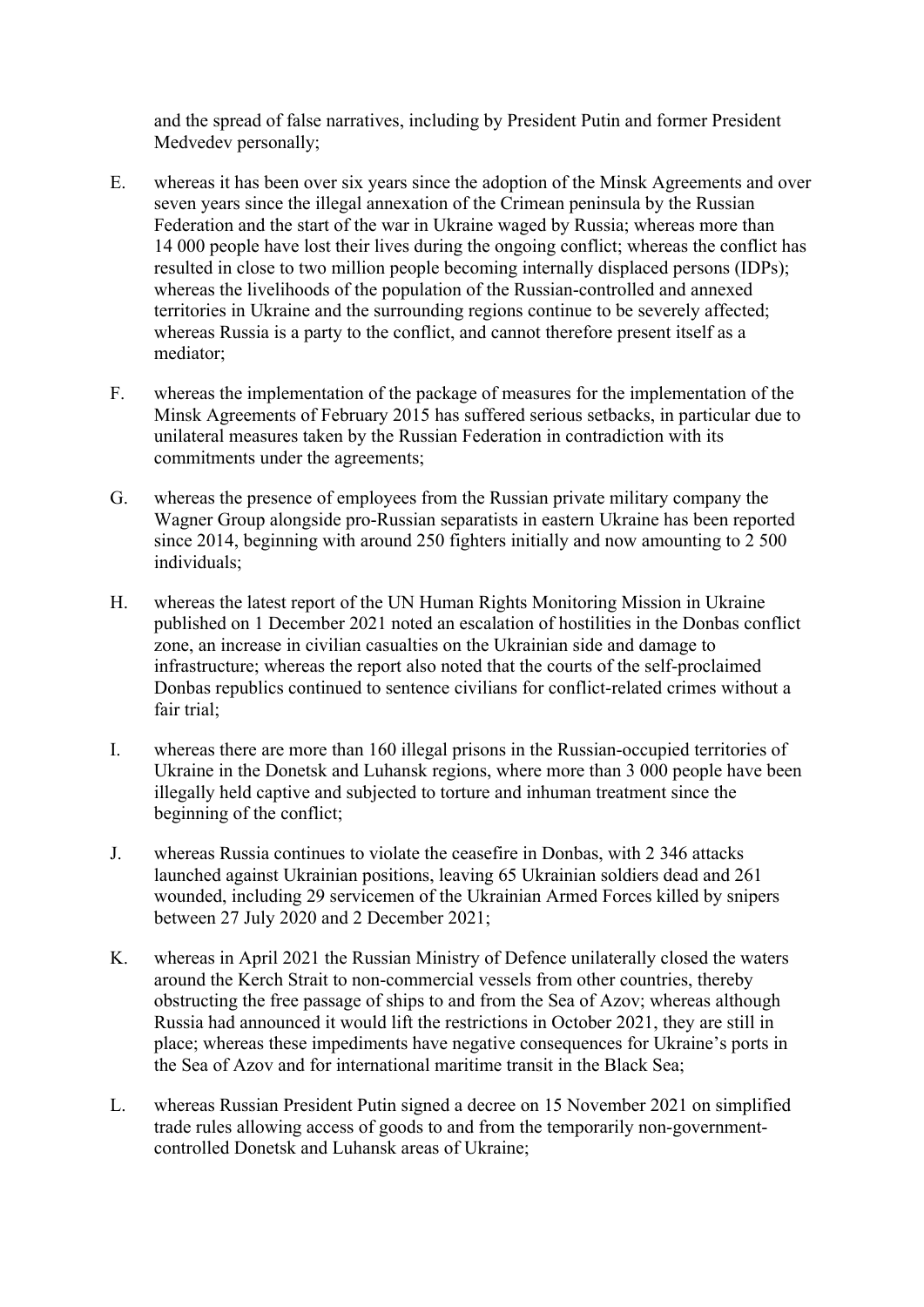- M. whereas the US-Ukraine Charter on Strategic Partnership of 10 November 2021 stipulates that the United States and Ukraine intend to continue a range of substantive measures to prevent external direct and hybrid aggression against Ukraine and hold Russia accountable for such aggression and violations of international law;
- N. whereas on 1 December 2021 President Putin demanded legally binding guarantees from NATO that it will not conduct any further eastern enlargements; whereas NATO Secretary General Jens Stoltenberg stated on 30 November 2021, after the meeting of NATO Foreign Ministers, that Russia has 'no veto, no right to interfere in that process' in reference to Ukraine's potential membership of NATO;
- 1. Supports Ukraine's independence, sovereignty and territorial integrity within its internationally recognised borders; reiterates its strong support for the EU's policy of non-recognition of the illegal annexation of the Autonomous Republic of Crimea and the City of Sevastopol; condemns Russia's direct and indirect involvement in the armed conflict in eastern Ukraine, as well as the persistent human rights violations carried out in these territories and in annexed Crimea;
- 2. Condemns the current large Russian military build-up along the borders with Ukraine and rejects any Russian justification for it; recalls that this is the second such occurrence this year; underscores that this military build-up has been accompanied by a dramatic increase in belligerent rhetoric on the Russian side;
- 3. Demands that the Russian Federation immediately and fully withdraw its military forces, cease its threat against the territorial integrity of Ukraine, which has a destabilising effect for the whole region and beyond, stop all measures that further aggravate the conflict and de-escalate tensions in line with Russia's international obligations; emphasises the need for a peaceful political solution to the conflict;
- 4. Underlines that the Russian military build-up also presents a threat to the overall peace, stability and security of Europe and calls on Russia to abide by its international obligations, such as the principles and commitments of the Organization for Security and Co-operation in Europe (OSCE) on the transparency of military movements, including the Vienna Document; urges Russia, furthermore, to uphold its obligation under the UN Convention on the Law of the Sea and guarantee the freedom of navigation and transit passage through the international Kerch Strait to the ports of the Sea of Azov;
- 5. Is gravely concerned about the continued militarisation of the Sea of Azov, the Black Sea and the Baltic Sea region, particularly about the militarisation of the Kaliningrad District and the illegally occupied Crimea, including the development of anti-access and area denial (A2/AD) capabilities by the Russian Federation, which involve the use of new S-400 anti-aircraft systems, and an unprecedented build-up of conventional forces and preparations for possible deployment of nuclear weapons;
- 6. Expresses its solidarity with the people of Ukraine, who have suffered greatly since 2014 as a result of the war, accompanied by a severe economic crisis, and are now living under the threat of a full-scale military offensive threatening the lives of all its citizens;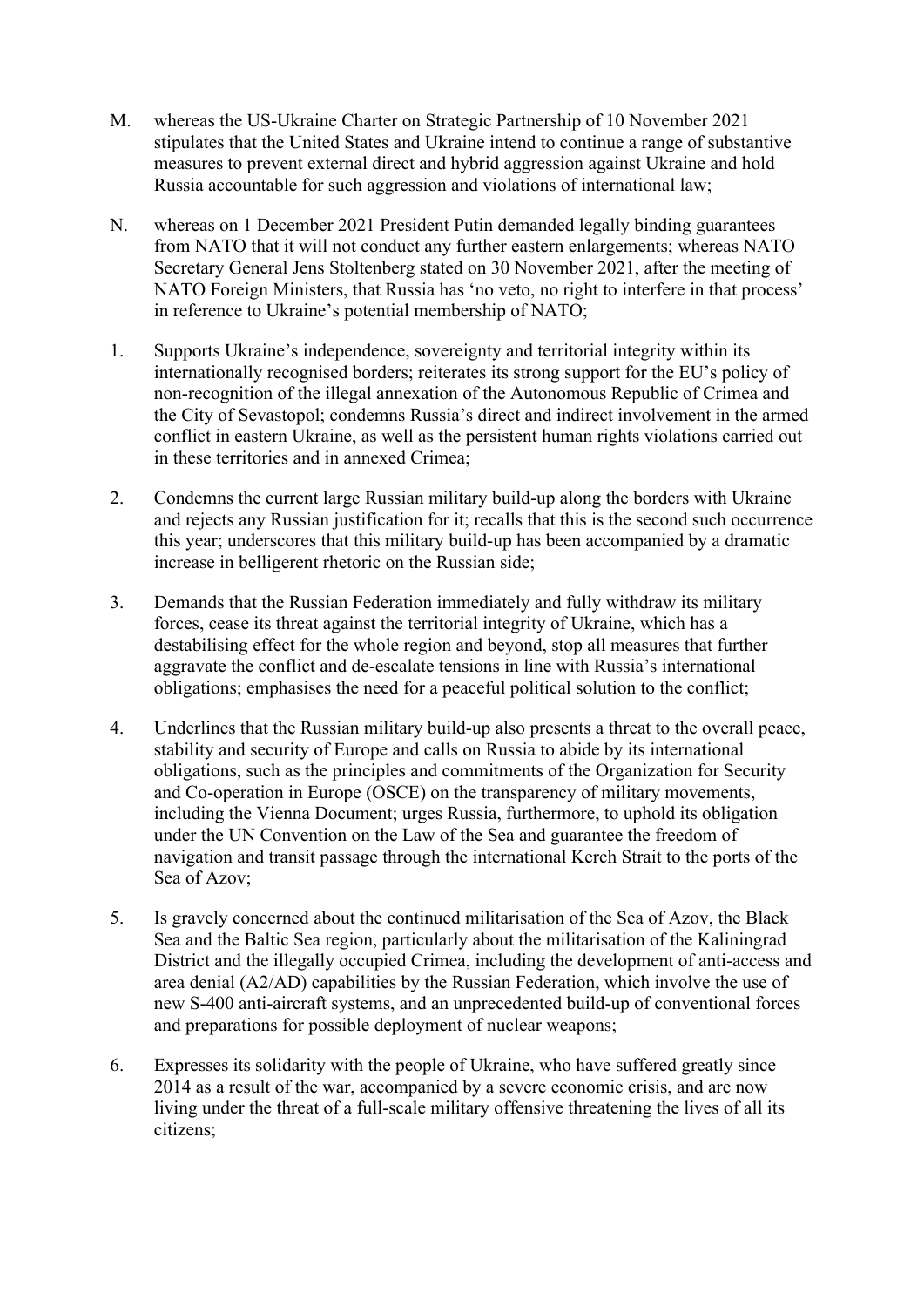- 7. Reiterates that an EU security dialogue with Ukraine should be ambitious and contribute to a convergent assessment of the security challenges on the ground; stresses that friendly countries should step up their military support to Ukraine and their provision of defensive weapons, which is in line with Article 51 of the UN Charter that allows individual and collective self-defence; welcomes the decision taken on 2 December 2021 by the Council of the EU to provide Ukraine with a package of EUR 31 million under the European Peace Facility (EPF) to help strengthen resilience and defence capabilities; notes that Ukraine's potential future participation in permanent structured cooperation (PESCO) projects would significantly improve Ukraine's national defence capabilities in line with EU best practices and standards, as declared in the Association Agreement;
- 8. Underlines that recurring Russian military build-ups at the Ukrainian border are a tool to extract political concessions from the West at the expense of Ukraine; emphasises that any country's choice of alliances must not be subject to a third country's approval, and therefore rejects any attempts by Russia to include some countries in its 'sphere of influence' and thus shape their future; recalls that acts of compromise or appeasement by the West would be perceived as weakness by the Russian side and only embolden it to further escalate its aggressive approach;
- 9. Highlights that the Russian military build-ups also form part of a wider strategy, which also includes elements of hybrid warfare, waged by Russia against the European Union and its likeminded partners, by causing chaos and confusion in its neighbourhoods, at its borders and within the European Union; reiterates that Russia is using a confluence of threats, such as military, digital, energy and disinformation, taking advantage of the open system of the EU to weaken it; believes that the EU needs to be aware of its own vulnerabilities and those of its partners in the neighbourhood, and to strengthen resilience in order to be able to effectively counter any hybrid attacks and improve cooperation with partners, in particular on disinformation, as well as enhancing capabilities aimed at peaceful conflict resolution, with a special focus on the situation of women and vulnerable groups in conflict areas;
- 10. Underlines that the European Union must be ready to send the Russian Federation a very stark warning that military hostilities will not only be unacceptable, but also come at a high economic and political price; welcomes the latest statements by the EU and the G7 Foreign Ministers expressing firm support for coordinated international action against a potential military aggression by the Russian Federation against Ukraine;
- 11. Urges the Vice-President of the Commission / High Representative of the Union for Foreign Affairs and Security Policy to ensure that the Council remains informed of military actions by the Russian Federation and remains prepared to agree swiftly on further joint action, in particular the adoption of severe economic and financial sanctions in close coordination with the United States, NATO and other partners, in order to address the immediate and credible threats posed by Russia, rather than wait for another invasion to take place before taking action; Underlines the need for a unified approach on deterrence by the EU and its partners; underlines that all action should be taken in coordination with Ukraine;
- 12. Underscores that the new package of sanctions should include the Russian officer corps and flag officers involved in the planning of a possible invasion, and the immediate circle and oligarchs in the orbit of the Russian President and their families; demands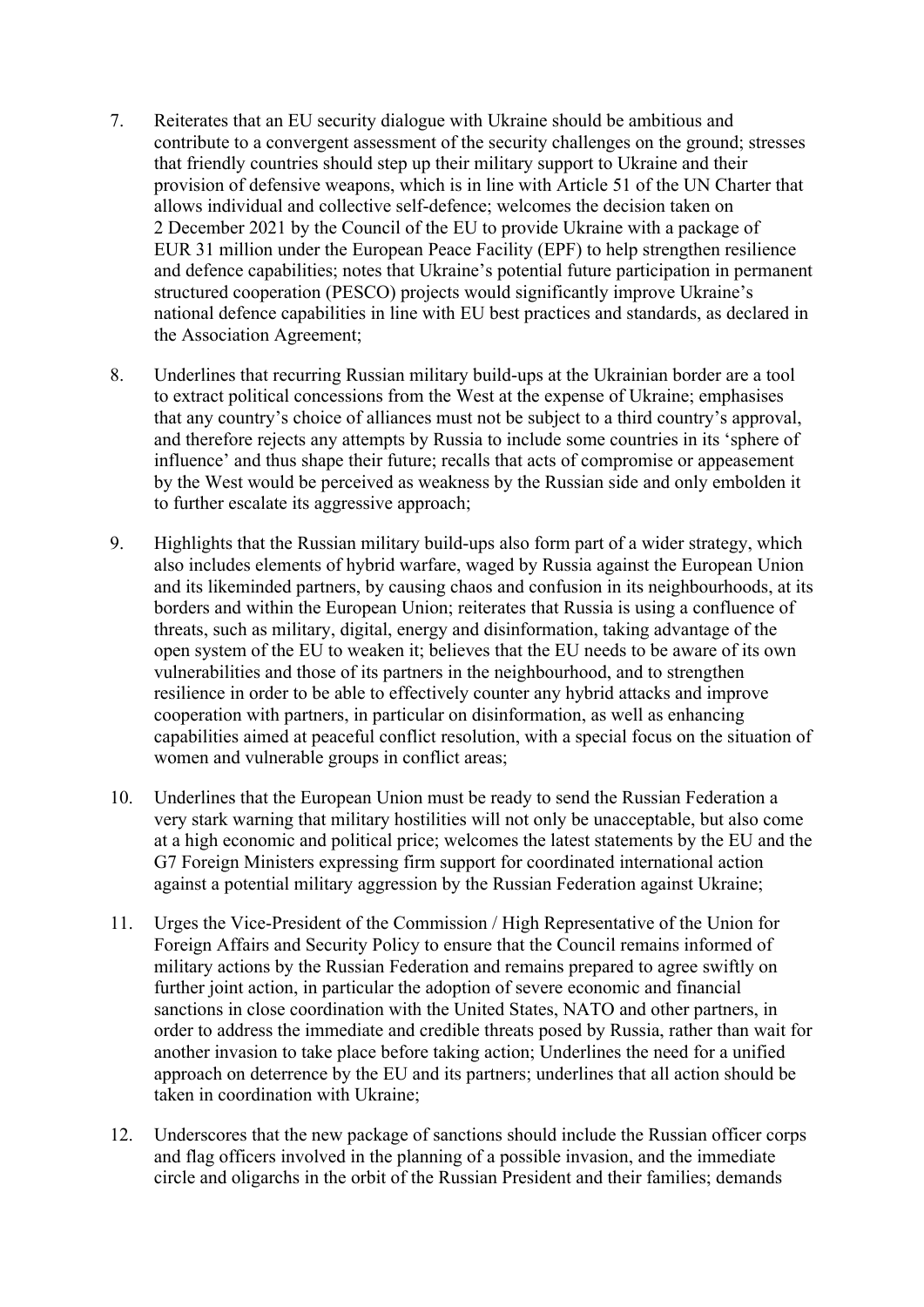that such sanctions entail the freezing of financial and physical assets in the EU, travel bans and the exclusion of Russia from the SWIFT payment system, thereby excluding Russian companies from the international financial market and prohibiting the purchase of Russian sovereign debt on the primary and secondary markets, and that they target important sectors of the Russian economy and disrupt the financing of intelligence services and the military;

- 13. Underlines that in the event of a Russian attack on Ukraine, the EU's first and immediate course of action should be to cancel all travel opportunities and withdraw the visa exemption for Russian diplomatic passport holders, with the exception of accredited diplomats;
- 14. Demands that the EU take urgent and credible steps to reduce its dependence on Russian energy imports and asks that the EU show stronger energy solidarity with Ukraine, in accordance with the Association Agreement, by increasing interlinkages of energy infrastructures; urges the EU institutions and all Member States, therefore, to make sure that the Nord Stream 2 pipeline is not operationalised, regardless of whether it at some point fulfils the provisions of the EU Gas Directive<sup>1</sup>; reiterates its long-term, fundamental concerns about the political, economic and security risks related to the Nord Stream 2 project; underlines the need to stop the construction of the controversial Rosatom-built nuclear power plants;
- 15. Underlines that the Member States should ensure that they are no longer welcoming places for Russian wealth and investments of unclear origin, including by establishing a Global Anti-Corruption Sanctions Mechanism, and consistently implementing and enforcing existing anti-money-laundering directives; calls on the Commission and the Council to increase efforts to curb the Kremlin's strategic investments within the EU for the purposes of subversion, undermining democratic processes and institutions, and spreading corruption, and to create greater transparency, especially in relation to the funds deposited or spent in the EU by the Russian elite;
- 16. Underscores the importance of taking resolute measures to deter Russia from circumventing existing EU sanctions; believes that, to this end, the EU should review and update its applicable regulations to close multiple loopholes in order to render sanctions more efficient and make Russia pay a genuinely higher price for its hostile acts;
- 17. Calls on the European Council to discuss and thoroughly evaluate, in its meeting of 16 December 2021, any possible reactions to the threats against European security posed by the Russian Federation and to continue its previous discussions on a comprehensive EU strategy towards Russia; calls for the EU and European partners to discuss long-term plans for European security with a view to dealing jointly with future military threats on the continent; expresses its concern about the ongoing deterioration of the core pillars of international security and arms control architecture, which have been subjected to manipulation and repeated violations by Russia; calls on the Council and the Commission, in this regard, to accordingly assess Russia as a major threat to the

<sup>1</sup> Directive 2009/73/EC of the European Parliament and of the Council of 13 July 2009 concerning common rules for the internal market in natural gas and repealing Directive 2003/55/EC (OJ L 211, 14.8.2009, p. 94).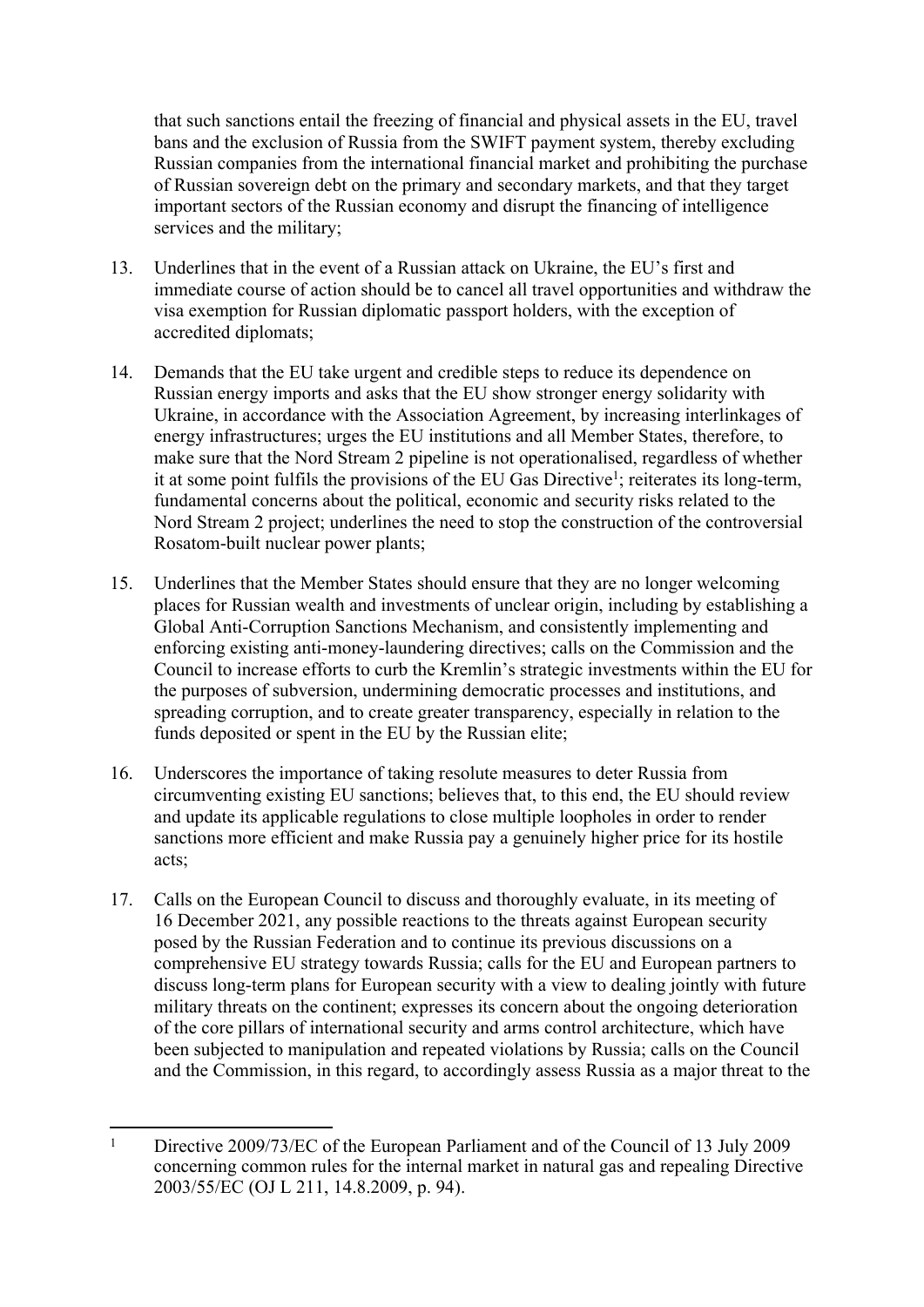European continent in the Strategic Compass, as was also stated in the NATO Reflection Group's report;

- 18. calls on the Russian Federation to cease taking unilateral measures that contradict the commitments made under the Minsk Agreements, impede their further implementation, aggravate the conflict in eastern Ukraine and raise doubts internationally about the political will and capacity of the Russian Federation to honour its commitments;
- 19. Urges Russia and Russian-backed separatists to adhere to the ceasefire agreement; calls on Russia to engage constructively in the Normandy Format and the Trilateral Contact Group and to implement its international obligations, particularly under the Minsk Agreements and the UN Convention on the Law of the Sea; calls for the immediate release of all illegally detained and imprisoned Ukrainian citizens; encourages the Council to also broaden the scope of its sanctions to cover 'passportisation', the organisation of illegal elections in Crimea and the decision to involve residents of the non-government-controlled areas of Ukraine's Donetsk and Luhansk regions in the State Duma elections of September 2021, and to increase the price Russia pays for blocking the implementation of the Minsk Agreements and the Normandy Format talks; invites the International Criminal Court to investigate the crimes committed by the Russian side and its proxies in the Crimean peninsula and in eastern Ukraine; highlights the role that the International Court of Justice and universal jurisdiction cases can play in this regard; considers that the political and military leadership of the de facto authorities of the Luhansk and Donetsk so-called People's Republics should be sanctioned in the framework of the EU Global Human Rights Sanctions Regime;
- 20. Stresses the importance of the OSCE Special Monitoring Mission to Ukraine and of it being able to continue its work beyond March 2022, when its mandate is currently expected to end, and without restrictions; strongly condemns Russia's actions preventing the OSCE Special Monitoring Mission from performing its role by jamming the Mission's unmanned aerial vehicles and blocking observers' access to the occupied territories; deplores Russia's decision to close the OSCE observer mission at the Gukovo and Donetsk Russian checkpoints;
- 21. Strongly supports Ukraine's efforts to bring Russian mercenaries who committed war crimes to justice and urges the EU and its Member States to increase their cooperation to that end;
- 22. Reiterates its support for the international investigation into the circumstances of the tragic downing of the Malaysian Airlines Flight MH17, which could constitute a war crime, and reiterates its call to bring the people responsible to justice;
- 23. Condemns the signing by President Putin of the decree on simplified trade rules to allow access measures to increase access of goods to and from the temporarily nongovernment-controlled Donetsk and Luhansk areas of Ukraine, and calls on Russia to revoke it; underscores that such unilateral measures violate Ukraine's sovereignty and territorial integrity, including with regard to customs control, and could increase tensions and prolong the status quo, while impeding the future reintegration process;
- 24. Welcomes the establishment and activities of the International Crimea Platform; considers it an important tool to keep the topic of the illegal annexation of the Crimean peninsula high on the international agenda; expresses satisfaction at the strong EU